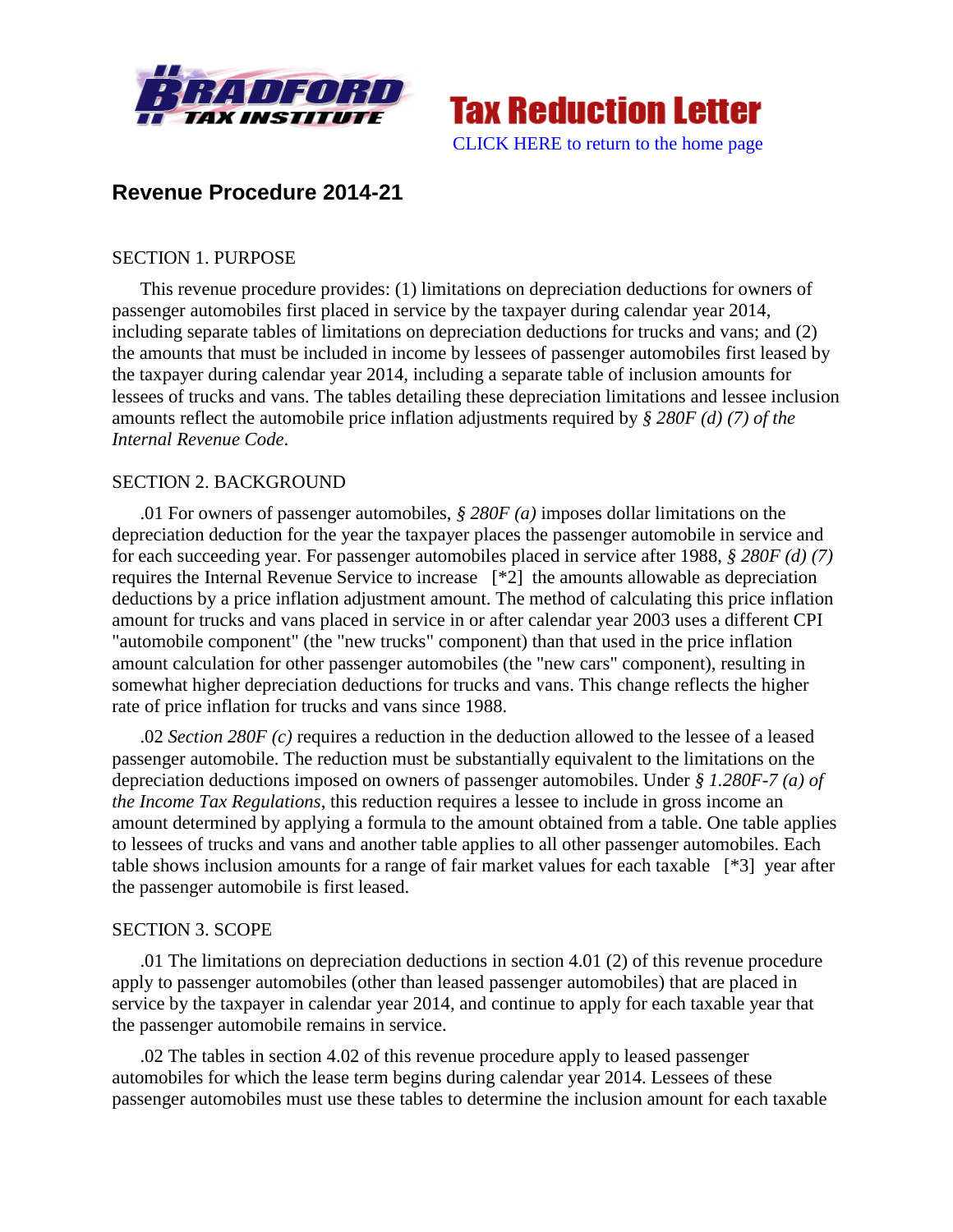year during which the passenger automobile is leased. See *Rev. Proc. 2009-24, 2009-17 I.R.B. 885*, for passenger automobiles first leased during calendar year 2009; *Rev. Proc. 2010-18, 2010- 9 I.R.B. 427*, as amplified and modified by section 4.03 of *Rev. Proc. 2011-21, 2011-12 I.R.B. 560*, for passenger automobiles first leased during calendar year 2010; *Rev. Proc. 2011-21*, for passenger automobiles first leased during calendar year 2011; *Rev. Proc. 2012-23, 2012-14 I.R.B. 712*, for passenger automobiles first leased during calendar year [\*4] 2012, and *Rev. Proc. 2013-21, 2013-12 I.R.B. 660*, for passenger automobiles first leased during calendar year 2013.

#### SECTION 4. APPLICATION

.01 Limitations on Depreciation Deductions for Certain Automobiles.

(1) Amount of the inflation adjustment.

(a) Passenger automobiles (other than trucks or vans). Under *§ 280F (d) (7) (B) (i)*, the automobile price inflation adjustment for any calendar year is the percentage (if any) by which the CPI automobile component for October of the preceding calendar year exceeds the CPI automobile component for October 1987. *Section 280F (d) (7) (B) (ii)* defines the term "CPI automobile component" as the automobile component of the Consumer Price Index for all Urban Consumers published by the Department of Labor. The new car component of the CPI was 115.2 for October 1987 and 144.169 for October 2013. The October 2013 index exceeded the October 1987 index by 28.969. Therefore, the automobile price inflation adjustment for 2014 for passenger automobiles (other than trucks and vans) is 25.1 percent (28.969/115.2 x 100%). The dollar limitations in *§ 280F (a)* are multiplied by a factor of 0.251, and the resulting increases, after rounding to the nearest \$100, are [\*5] added to the 1988 limitations to give the depreciation limitations applicable to passenger automobiles (other than trucks and vans) for calendar year 2014. This adjustment applies to all passenger automobiles (other than trucks and vans) that are first placed in service in calendar year 2014.

(b) Trucks and vans. To determine the dollar limitations for trucks and vans first placed in service during calendar year 2014, the Service uses the new truck component of the CPI instead of the new car component. The new truck component of the CPI was 112.4 for October 1987 and 151.877 for October 2013. The October 2013 index exceeded the October 1987 index by 39.477. Therefore, the automobile price inflation adjustment for 2014 for trucks and vans is 35.1 percent (39.477/112.4 x 100%). The dollar limitations in *§ 280F (a)* are multiplied by a factor of 0.351, and the resulting increases, after rounding to the nearest \$100, are added to the 1988 limitations to give the depreciation limitations for trucks and vans. This adjustment applies to all trucks and vans that are first placed in service in calendar year 2014.

(2) Amount of the limitation. Tables 1 and 2 contain the dollar amount of the depreciation [\*6] limitation for each taxable year for passenger automobiles a taxpayer places in service in calendar year 2014. Use Table 1 for a passenger automobile (other than a truck or van), and Table 2 for a truck or van, placed in service in calendar year 2014.

# REV. PROC. 2014-21 TABLE 1 DEPRECIATION LIMITATIONS FOR PASSENGER AUTOMOBILES (THAT ARE NOT TRUCKS OR VANS) PLACED IN SERVICE IN CALENDAR YEAR 2014 Tax Year Amount

| 1st Tax Year | \$3,160 |
|--------------|---------|
| 2nd Tax Year | \$5,100 |
| 3rd Tax Year | \$3,050 |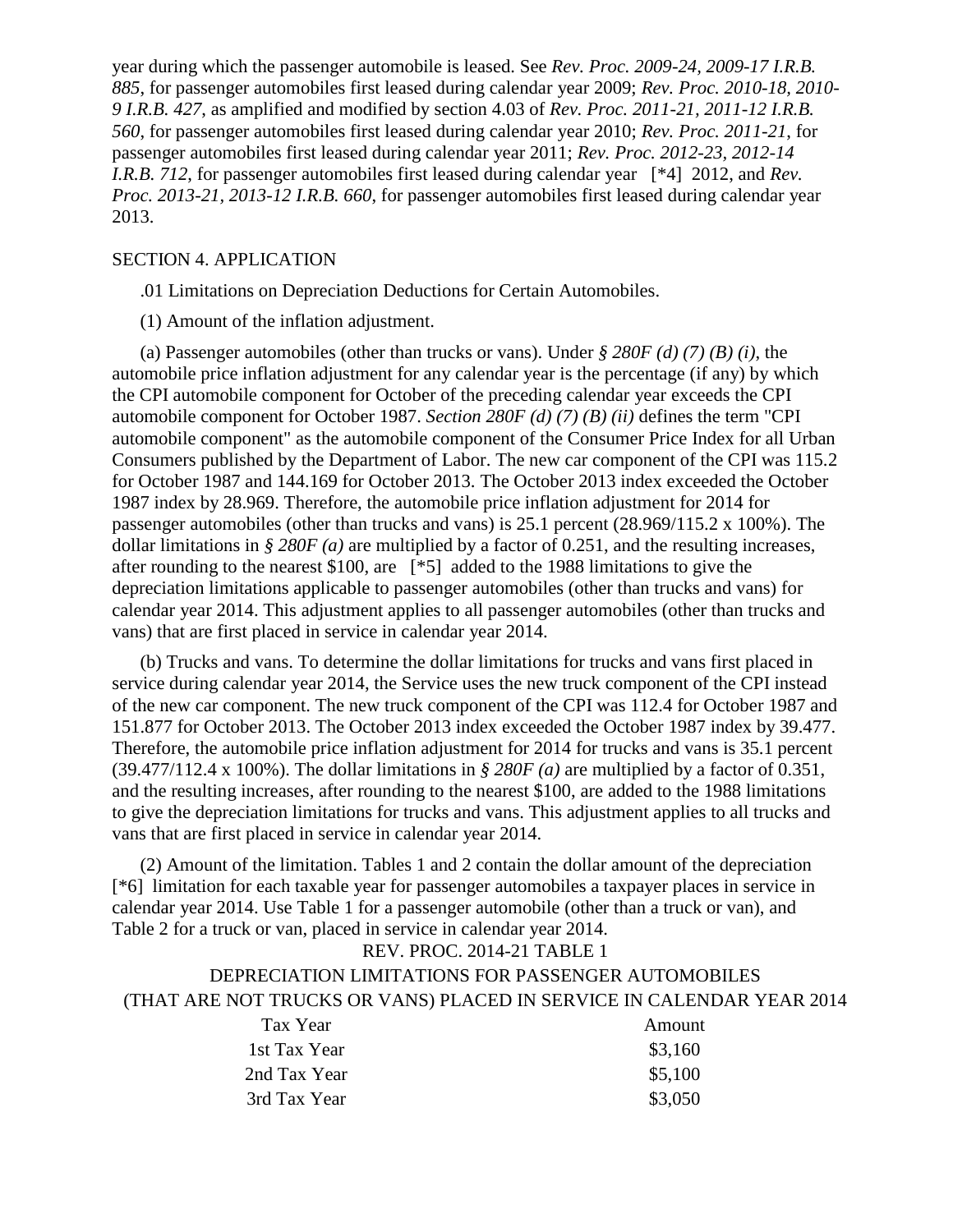# REV. PROC. 2014-21 TABLE 1 DEPRECIATION LIMITATIONS FOR PASSENGER AUTOMOBILES (THAT ARE NOT TRUCKS OR VANS) PLACED IN SERVICE IN CALENDAR YEAR 2014

Tax Year Amount Each Succeeding Year \$1,875

### REV. PROC. 2014-21 TABLE 2 DEPRECIATION LIMITATIONS FOR TRUCKS AND VANS PLACED IN SERVICE IN CALENDAR YEAR 2014

| Tax Year                    | Amount  |
|-----------------------------|---------|
| 1st Tax Year                | \$3,460 |
| 2nd Tax Year                | \$5,500 |
| 3rd Tax Year                | \$3,350 |
| <b>Each Succeeding Year</b> | \$1,975 |

.02 Inclusions in Income of Lessees of Passenger Automobiles.

A taxpayer must follow the procedures in *§ 1.280F-7 (a)* for determining the inclusion amounts for passenger automobiles first leased in calendar year 2014. In applying these procedures, lessees of passenger automobiles other than trucks and vans should use Table 3 of this revenue procedure, while lessees of trucks and vans should use Table 4 of this revenue procedure.  $R$ EV. POOC. 2014-21 TABLE 2

|          |                                                   | REV. PROC. 2014-21 TABLE 3    |     |     |                       |             |
|----------|---------------------------------------------------|-------------------------------|-----|-----|-----------------------|-------------|
|          | DOLLAR AMOUNTS FOR PASSENGER AUTOMOBILES          |                               |     |     |                       |             |
|          |                                                   | (THAT ARE NOT TRUCKS OR VANS) |     |     |                       |             |
|          | WITH A LEASE TERM BEGINNING IN CALENDAR YEAR 2014 |                               |     |     |                       |             |
|          | Fair Market Value of                              |                               |     |     | Tax Year During Lease |             |
|          | Passenger Automobile                              |                               |     |     |                       |             |
| Over     | Not Over                                          | 1st                           | 2nd | 3rd | 4th                   | 5th & later |
| \$18,500 | \$19,000                                          | 3                             | 5   | 8   | 10                    | 11          |
| 19,000   | 19,500                                            | 3                             | 6   | 10  | 11                    | 13          |
| 19,500   | 20,000                                            | 3                             | 8   | 11  | 13                    | 14          |
| 20,000   | 20,500                                            | $\overline{4}$                | 8   | 13  | 14                    | 17          |
| 20,500   | 21,000                                            | $\overline{4}$                | 9   | 14  | 17                    | 18          |
| 21,000   | 21,500                                            | 5                             | 10  | 15  | 18                    | 21          |
| 21,500   | 22,000                                            | 5                             | 11  | 17  | 20                    | 22          |
| 22,000   | 23,000                                            | 6                             | 13  | 18  | 23                    | 25          |
| 23,000   | 24,000                                            | 7                             | 14  | 22  | 26                    | 29          |
| 24,000   | 25,000                                            | 8                             | 16  | 25  | 29                    | 33          |
| 25,000   | 26,000                                            | 8                             | 19  | 27  | 32                    | 38          |
| 26,000   | 27,000                                            | 9                             | 20  | 31  | 35                    | 42          |
| 27,000   | 28,000                                            | 10                            | 22  | 33  | 40                    | 45          |
| 28,000   | 29,000                                            | 11                            | 24  | 36  | 43                    | 49          |
| 29,000   | 30,000                                            | 12                            | 26  | 39  | 46                    | 53          |
| 30,000   | 31,000                                            | 13                            | 28  | 41  | 50                    | 57          |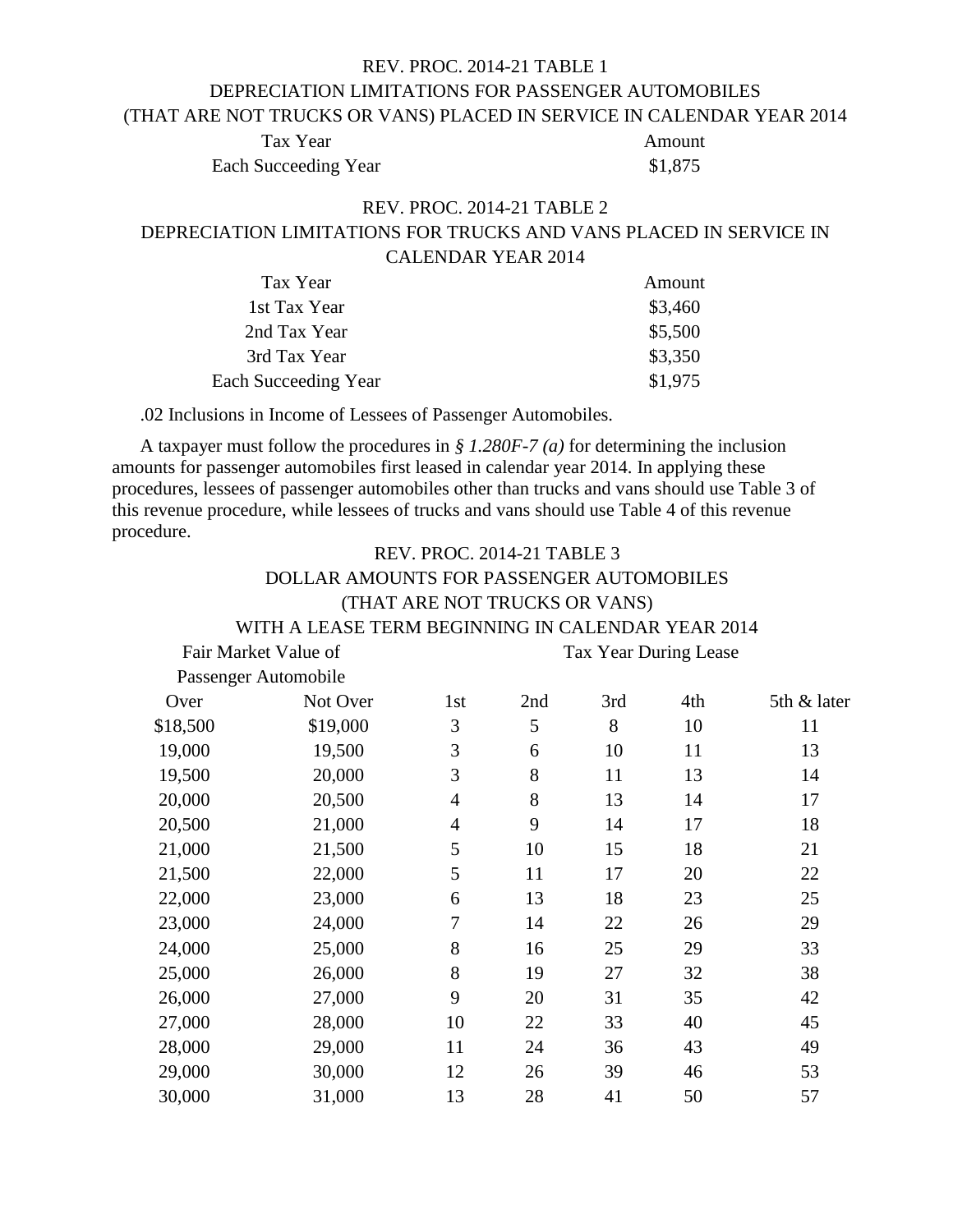#### REV. PROC. 2014-21 TABLE 3 DOLLAR AMOUNTS FOR PASSENGER AUTOMOBILES (THAT ARE NOT TRUCKS OR VANS) WITH A LEASE TERM BEGINNING IN CALENDAR VEAR 2014

| WITH A LEASE TERM BEGINNING IN CALENDAR YEAR 2014 |  |
|---------------------------------------------------|--|
|                                                   |  |

|        | Fair Market Value of<br>Tax Year During Lease |     |     |     |     |             |
|--------|-----------------------------------------------|-----|-----|-----|-----|-------------|
|        | Passenger Automobile                          |     |     |     |     |             |
| Over   | Not Over                                      | 1st | 2nd | 3rd | 4th | 5th & later |
| 31,000 | 32,000                                        | 14  | 30  | 44  | 53  | 61          |
| 32,000 | 33,000                                        | 14  | 32  | 47  | 56  | 65          |
| 33,000 | 34,000                                        | 15  | 34  | 50  | 59  | 69          |
| 34,000 | 35,000                                        | 16  | 36  | 52  | 64  | 72          |
| 35,000 | 36,000                                        | 17  | 38  | 55  | 67  | 76          |
| 36,000 | 37,000                                        | 18  | 39  | 59  | 70  | 80          |
| 37,000 | 38,000                                        | 19  | 41  | 61  | 74  | 84          |
| 38,000 | 39,000                                        | 20  | 43  | 64  | 77  | 88          |
| 39,000 | 40,000                                        | 21  | 45  | 67  | 80  | 92          |
| 40,000 | 41,000                                        | 21  | 47  | 70  | 84  | 96          |
| 41,000 | 42,000                                        | 22  | 49  | 73  | 87  | 100         |
| 42,000 | 43,000                                        | 23  | 51  | 75  | 91  | 104         |
| 43,000 | 44,000                                        | 24  | 53  | 78  | 94  | 108         |
| 44,000 | 45,000                                        | 25  | 55  | 81  | 97  | 112         |
| 45,000 | 46,000                                        | 26  | 56  | 84  | 101 | 116         |
| 46,000 | 47,000                                        | 27  | 58  | 87  | 104 | 120         |
| 47,000 | 48,000                                        | 28  | 60  | 90  | 107 | 124         |
| 48,000 | 49,000                                        | 28  | 62  | 93  | 111 | 127         |
| 49,000 | 50,000                                        | 29  | 64  | 96  | 114 | 131         |
| 50,000 | 51,000                                        | 30  | 66  | 98  | 118 | 135         |
| 51,000 | 52,000                                        | 31  | 68  | 101 | 121 | 139         |
| 52,000 | 53,000                                        | 32  | 70  | 104 | 124 | 143         |
| 53,000 | 54,000                                        | 33  | 72  | 106 | 128 | 147         |
| 54,000 | 55,000                                        | 34  | 74  | 109 | 131 | 151         |
| 55,000 | 56,000                                        | 34  | 76  | 112 | 135 | 155         |
| 56,000 | 57,000                                        | 35  | 78  | 115 | 138 | 159         |
| 57,000 | 58,000                                        | 36  | 80  | 118 | 141 | 163         |
| 58,000 | 59,000                                        | 37  | 81  | 121 | 145 | 167         |
| 59,000 | 60,000                                        | 38  | 83  | 124 | 148 | 171         |
| 60,000 | 62,000                                        | 39  | 86  | 128 | 153 | 177         |
| 62,000 | 64,000                                        | 41  | 90  | 134 | 159 | 185         |
| 64,000 | 66,000                                        | 43  | 94  | 139 | 167 | 192         |
| 66,000 | 68,000                                        | 44  | 98  | 145 | 173 | 201         |
| 68,000 | 70,000                                        | 46  | 102 | 150 | 180 | 209         |
| 70,000 | 72,000                                        | 48  | 105 | 156 | 188 | 216         |
| 72,000 | 74,000                                        | 50  | 109 | 162 | 194 | 224         |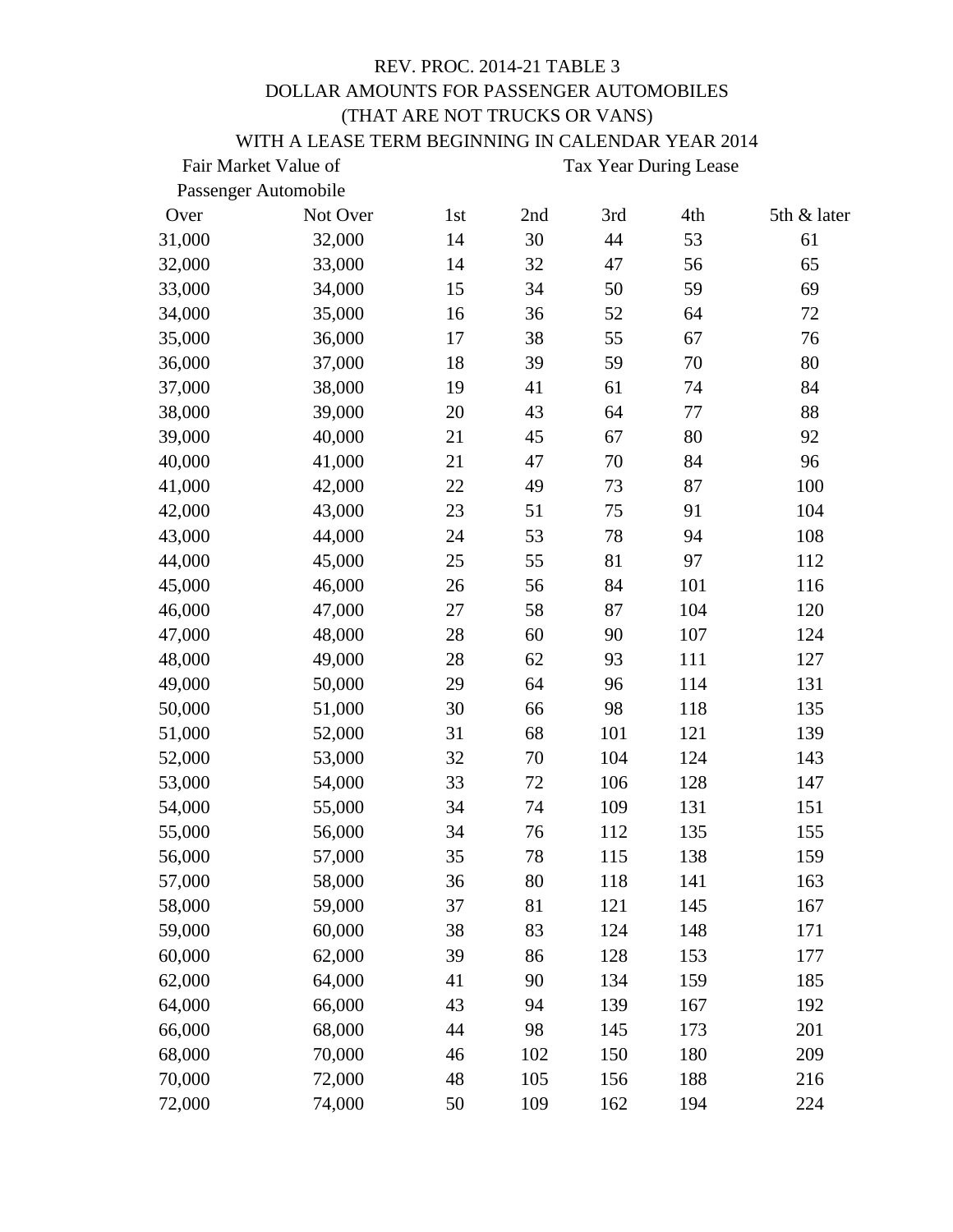### REV. PROC. 2014-21 TABLE 3 DOLLAR AMOUNTS FOR PASSENGER AUTOMOBILES (THAT ARE NOT TRUCKS OR VANS) WITH A LEASE TERM BEGINNING IN CALENDAR YEAR 2014

|         | Fair Market Value of | Tax Year During Lease |     |     |     |             |
|---------|----------------------|-----------------------|-----|-----|-----|-------------|
|         | Passenger Automobile |                       |     |     |     |             |
| Over    | Not Over             | 1st                   | 2nd | 3rd | 4th | 5th & later |
| 74,000  | 76,000               | 51                    | 113 | 168 | 200 | 232         |
| 76,000  | 78,000               | 53                    | 117 | 173 | 208 | 239         |
| 78,000  | 80,000               | 55                    | 120 | 179 | 215 | 247         |
| 80,000  | 85,000               | 58                    | 127 | 189 | 226 | 261         |
| 85,000  | 90,000               | 62                    | 137 | 203 | 243 | 281         |
| 90,000  | 95,000               | 67                    | 146 | 217 | 260 | 301         |
| 95,000  | 100,000              | 71                    | 156 | 231 | 277 | 320         |
| 100,000 | 110,000              | 77                    | 170 | 253 | 303 | 349         |
| 110,000 | 120,000              | 86                    | 189 | 281 | 337 | 389         |
| 120,000 | 130,000              | 95                    | 208 | 310 | 370 | 428         |
| 130,000 | 140,000              | 103                   | 228 | 337 | 405 | 467         |
| 140,000 | 150,000              | 112                   | 247 | 366 | 438 | 507         |
| 150,000 | 160,000              | 121                   | 266 | 394 | 473 | 545         |
| 160,000 | 170,000              | 130                   | 284 | 423 | 507 | 585         |
| 170,000 | 180,000              | 138                   | 304 | 451 | 541 | 624         |
| 180,000 | 190,000              | 147                   | 323 | 479 | 575 | 663         |
| 190,000 | 200,000              | 156                   | 342 | 507 | 609 | 703         |
| 200,000 | 210,000              | 164                   | 361 | 536 | 643 | 742         |
| 210,000 | 220,000              | 173                   | 380 | 565 | 676 | 781         |
| 220,000 | 230,000              | 182                   | 399 | 593 | 710 | 821         |
| 230,000 | 240,000              | 190                   | 418 | 622 | 744 | 860         |
| 240,000 | and over             | 199                   | 437 | 650 | 778 | 899         |

## REV. PROC. 2014-21 TABLE 4 DOLLAR AMOUNTS FOR TRUCKS AND VANS WITH A LEASE TERM BEGINNING IN CALENDAR YEAR 2014

|          | Fair Market Value of | Tax Year During Lease |     |     |     |             |
|----------|----------------------|-----------------------|-----|-----|-----|-------------|
|          | Passenger Automobile |                       |     |     |     |             |
| Over     | Not Over             | 1st                   | 2nd | 3rd | 4th | 5th & later |
| \$19,000 | \$19,500             | $\overline{2}$        | 4   | 5   | 7   | 8           |
| 19,500   | 20,000               | $\overline{2}$        | 5   | 7   | 8   | 10          |
| 20,000   | 20,500               | 3                     | 6   | 8   | 10  | 12          |
| 20,500   | 21,000               | 3                     | 7   | 10  | 11  | 14          |
| 21,000   | 21,500               | 3                     | 8   | 11  | 14  | 15          |
| 21,500   | 22,000               | $\overline{4}$        | 9   | 12  | 15  | 18          |
| 22,000   | 23,000               | 5                     | 10  | 15  | 17  | 21          |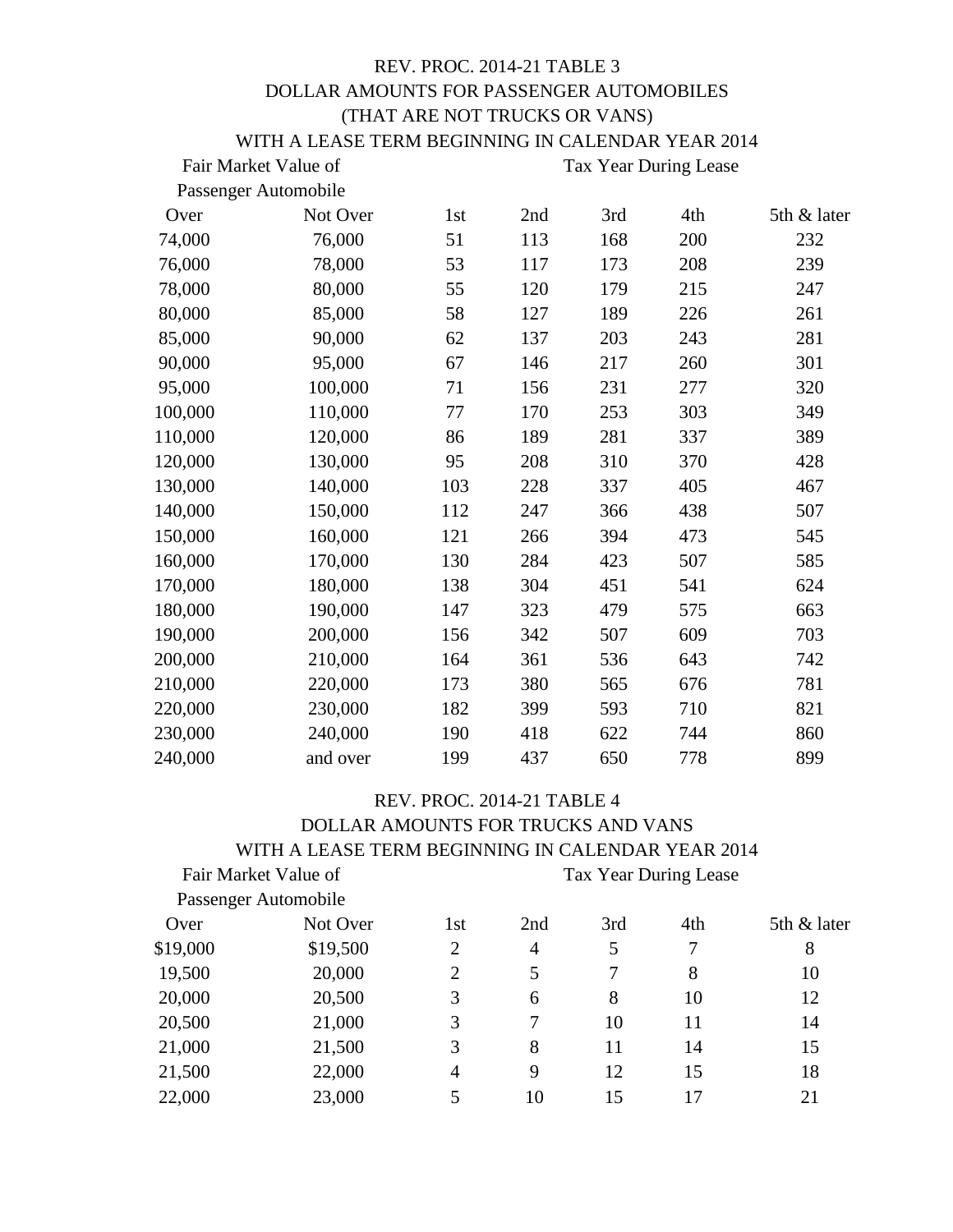## REV. PROC. 2014-21 TABLE 4 DOLLAR AMOUNTS FOR TRUCKS AND VANS WITH A LEASE TERM BEGINNING IN CALENDAR YEAR 2014

|        | Fair Market Value of | Tax Year During Lease |     |     |     |             |
|--------|----------------------|-----------------------|-----|-----|-----|-------------|
|        | Passenger Automobile |                       |     |     |     |             |
| Over   | Not Over             | 1st                   | 2nd | 3rd | 4th | 5th & later |
| 23,000 | 24,000               | 5                     | 12  | 18  | 21  | 24          |
| 24,000 | 25,000               | 6                     | 14  | 20  | 25  | 28          |
| 25,000 | 26,000               | $\overline{7}$        | 16  | 23  | 28  | 32          |
| 26,000 | 27,000               | 8                     | 18  | 26  | 31  | 36          |
| 27,000 | 28,000               | 9                     | 20  | 28  | 35  | 40          |
| 28,000 | 29,000               | 10                    | 21  | 32  | 38  | 44          |
| 29,000 | 30,000               | 11                    | 23  | 35  | 41  | 48          |
| 30,000 | 31,000               | 11                    | 26  | 37  | 45  | 52          |
| 31,000 | 32,000               | 12                    | 27  | 41  | 48  | 56          |
| 32,000 | 33,000               | 13                    | 29  | 43  | 52  | 60          |
| 33,000 | 34,000               | 14                    | 31  | 46  | 55  | 64          |
| 34,000 | 35,000               | 15                    | 33  | 49  | 58  | 68          |
| 35,000 | 36,000               | 16                    | 35  | 51  | 62  | 72          |
| 36,000 | 37,000               | 17                    | 37  | 54  | 65  | 76          |
| 37,000 | 38,000               | 18                    | 38  | 58  | 69  | 79          |
| 38,000 | 39,000               | 18                    | 41  | 60  | 72  | 83          |
| 39,000 | 40,000               | 19                    | 43  | 63  | 75  | 87          |
| 40,000 | 41,000               | 20                    | 44  | 66  | 79  | 91          |
| 41,000 | 42,000               | 21                    | 46  | 69  | 82  | 95          |
| 42,000 | 43,000               | 22                    | 48  | 72  | 85  | 99          |
| 43,000 | 44,000               | 23                    | 50  | 74  | 89  | 103         |
| 44,000 | 45,000               | 24                    | 52  | 77  | 93  | 106         |
| 45,000 | 46,000               | 24                    | 54  | 80  | 96  | 111         |
| 46,000 | 47,000               | 25                    | 56  | 83  | 99  | 115         |
| 47,000 | 48,000               | 26                    | 58  | 86  | 102 | 119         |
| 48,000 | 49,000               | 27                    | 60  | 88  | 106 | 123         |
| 49,000 | 50,000               | 28                    | 62  | 91  | 109 | 127         |
| 50,000 | 51,000               | 29                    | 63  | 95  | 113 | 130         |
| 51,000 | 52,000               | 30                    | 65  | 97  | 117 | 134         |
| 52,000 | 53,000               | 31                    | 67  | 100 | 120 | 138         |
| 53,000 | 54,000               | 31                    | 69  | 103 | 123 | 142         |
| 54,000 | 55,000               | 32                    | 71  | 106 | 126 | 146         |
| 55,000 | 56,000               | 33                    | 73  | 108 | 130 | 150         |
| 56,000 | 57,000               | 34                    | 75  | 111 | 133 | 154         |
| 57,000 | 58,000               | 35                    | 77  | 114 | 137 | 157         |
| 58,000 | 59,000               | 36                    | 79  | 116 | 141 | 161         |
| 59,000 | 60,000               | 37                    | 80  | 120 | 144 | 165         |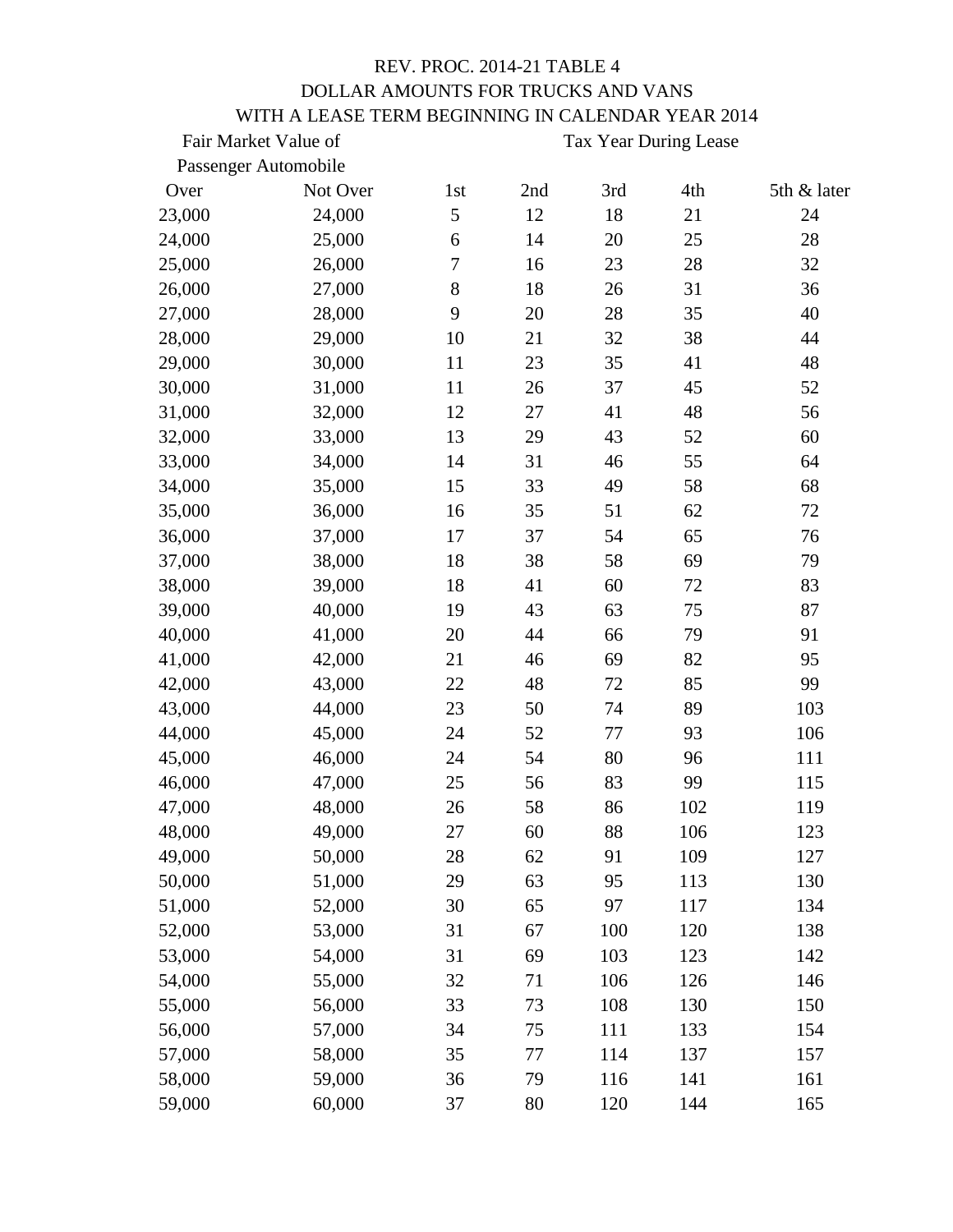# REV. PROC. 2014-21 TABLE 4 DOLLAR AMOUNTS FOR TRUCKS AND VANS WITH A LEASE TERM BEGINNING IN CALENDAR YEAR 2014

|         | Fair Market Value of | Tax Year During Lease |     |     |     |             |
|---------|----------------------|-----------------------|-----|-----|-----|-------------|
|         | Passenger Automobile |                       |     |     |     |             |
| Over    | Not Over             | 1st                   | 2nd | 3rd | 4th | 5th & later |
| 60,000  | 62,000               | 38                    | 84  | 123 | 149 | 172         |
| 62,000  | 64,000               | 40                    | 87  | 130 | 155 | 180         |
| 64,000  | 66,000               | 41                    | 91  | 136 | 162 | 187         |
| 66,000  | 68,000               | 43                    | 95  | 141 | 169 | 195         |
| 68,000  | 70,000               | 45                    | 99  | 146 | 176 | 203         |
| 70,000  | 72,000               | 47                    | 102 | 153 | 182 | 211         |
| 72,000  | 74,000               | 48                    | 107 | 158 | 189 | 219         |
| 74,000  | 76,000               | 50                    | 110 | 164 | 196 | 227         |
| 76,000  | 78,000               | 52                    | 114 | 169 | 203 | 235         |
| 78,000  | 80,000               | 54                    | 118 | 175 | 209 | 243         |
| 80,000  | 85,000               | 57                    | 124 | 185 | 222 | 256         |
| 85,000  | 90,000               | 61                    | 134 | 199 | 239 | 276         |
| 90,000  | 95,000               | 65                    | 144 | 213 | 256 | 295         |
| 95,000  | 100,000              | 70                    | 153 | 227 | 273 | 315         |
| 100,000 | 110,000              | 76                    | 168 | 248 | 298 | 345         |
| 110,000 | 120,000              | 85                    | 187 | 277 | 332 | 383         |
| 120,000 | 130,000              | 93                    | 206 | 305 | 366 | 423         |
| 130,000 | 140,000              | 102                   | 225 | 334 | 400 | 462         |
| 140,000 | 150,000              | 111                   | 244 | 362 | 434 | 501         |
| 150,000 | 160,000              | 120                   | 263 | 390 | 468 | 541         |
| 160,000 | 170,000              | 128                   | 282 | 419 | 502 | 580         |
| 170,000 | 180,000              | 137                   | 301 | 447 | 536 | 619         |
| 180,000 | 190,000              | 146                   | 320 | 475 | 571 | 658         |
| 190,000 | 200,000              | 154                   | 339 | 504 | 604 | 698         |
| 200,000 | 210,000              | 163                   | 358 | 532 | 639 | 736         |
| 210,000 | 220,000              | 172                   | 377 | 561 | 672 | 776         |
| 220,000 | 230,000              | 180                   | 397 | 589 | 706 | 815         |
| 230,000 | 240,000              | 189                   | 416 | 617 | 740 | 854         |
| 240,000 | and over             | 198                   | 435 | 645 | 774 | 894         |

#### SECTION 5. EFFECTIVE DATE

This [\*7] revenue procedure applies to passenger automobiles that a taxpayer first places in service or first leases during calendar year 2014.

#### SECTION 6. DRAFTING INFORMATION